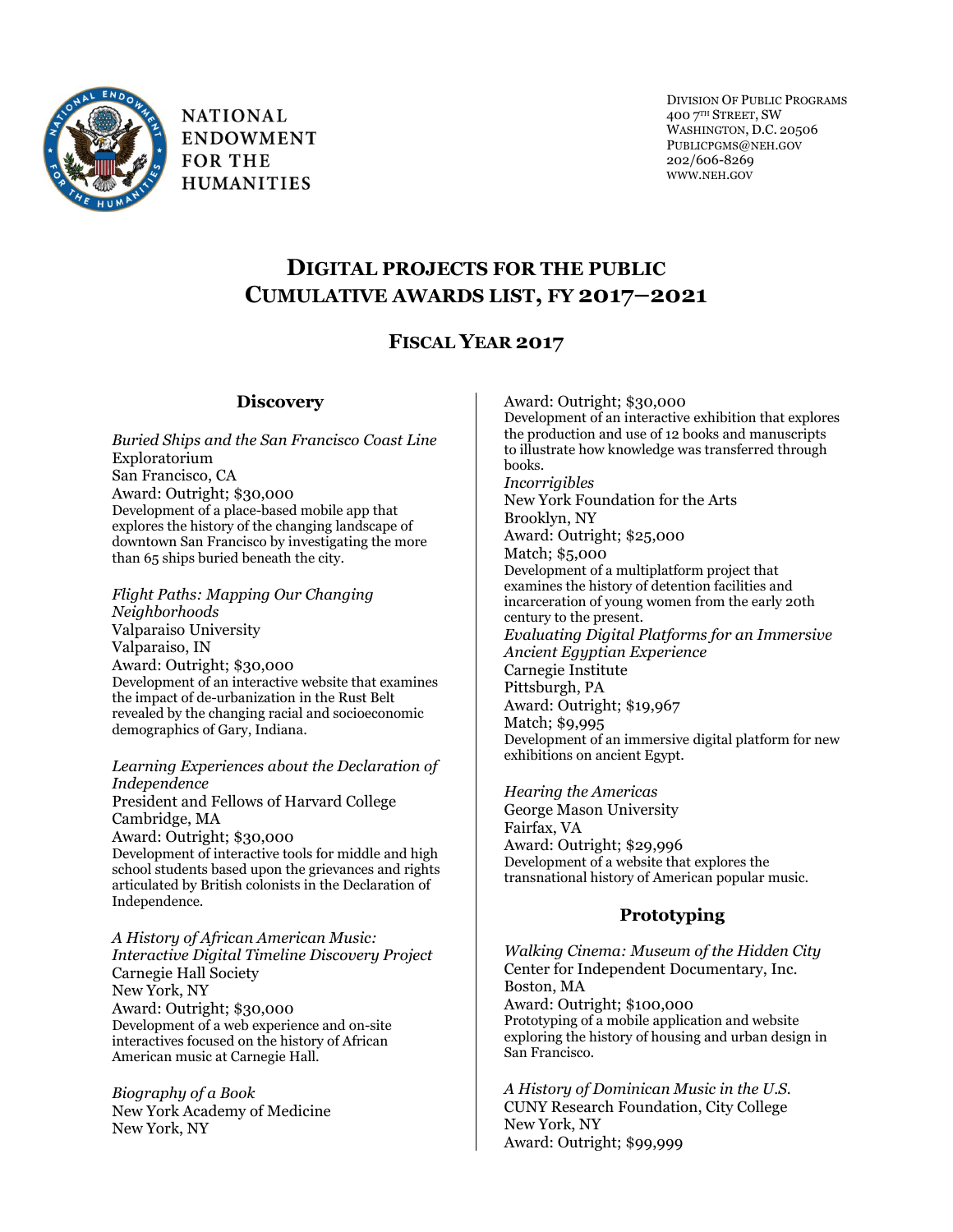Prototyping of a website exploring the variety of Dominican music and its genres in the United States.

## **Production**

*Studs Terkel Radio Archive* Window to the World Communications, Inc. Chicago, IL Award: Outright; \$400,000 Production of an interpretive website organizing the Studs Terkel archive along with accompanying public programming and curriculum materials.

*People as Property: Stories of Northern Colonial Enslavement* Historic Hudson Valley Pocantico Hills, NY

Award: Outright; \$400,000 Production of a website exploring slavery in the colonial North with a focus on the individual stories of enslaved people at Philipsburg Manor, an 18thcentury historic plantation site.

*Slavery and the African American Experience in Virginia, 1619-1861: A Project of Encyclopedia Virginia* University of Virginia Charlottesville, VA Award: Outright; \$366,373 Production of new digital content and related K-12 classroom materials on the history of African American enslavement for Encyclopedia Virginia.

## **FISCAL YEAR 2018**

### **Discovery**

*The Animated Atlas of California Farming History* California Institute for Rural Studies Davis, CA Award: Outright; \$30,000 Development of an interactive, multimedia atlas exploring the people, places, and events that shaped key moments in California agriculture.

*Gallup's WPA Art Collection: Exploring Past & Present Perspectives in a Virtual Art Exhibit* gallupARTS, Inc. Gallup, NM Award: Outright; \$30,000 Development of a website showcasing Gallup, New Mexico's collection of New Deal art.

*Communities of Care: Voices of Healing and Endurance* University of Texas, Austin Austin, TX Award: Outright; \$30,000 Development of an online interactive exhibition of patient and medical practitioner testimonials from six to eight Central Texas communities.

## **Prototyping**

*Layers of History: Experiencing May 4, 1970 and Its Legacy* Kent State University Kent, OH Award: Outright; \$75,000 Prototyping of an augmented reality experience on the campus of Kent State University examining the history and memorialization of the May 4, 1970, Kent State shootings.

*Age of Alchemy: The Goldsmith's Daughter* Chemical Heritage Foundation Philadelphia, PA Award: Outright; \$100,000 Development of a prototype of an immersive game set in 17th-century London that explores the relationship between science, culture, and history.

*Reconstruction 360* ETV Endowment of South Carolina Spartanburg, SC Award: Outright; \$93,416 Prototyping of an interactive mobile app and website using 360-degree video to examine multiple perspectives on the impact and legacy of Reconstruction.

## **Production**

*Digital Giza* President and Fellows of Harvard College Cambridge, MA Award: Outright; \$350,000 Production of an immersive website exploring the history, culture, and archaeology of the Giza plateau.

*Ratifying the Constitution: A Digital Game Opportunity* iCivics, Inc. Cambridge, MA Award: Outright; \$350,000 Production of an online game that allows players to explore the history of the ratification of the United States Constitution.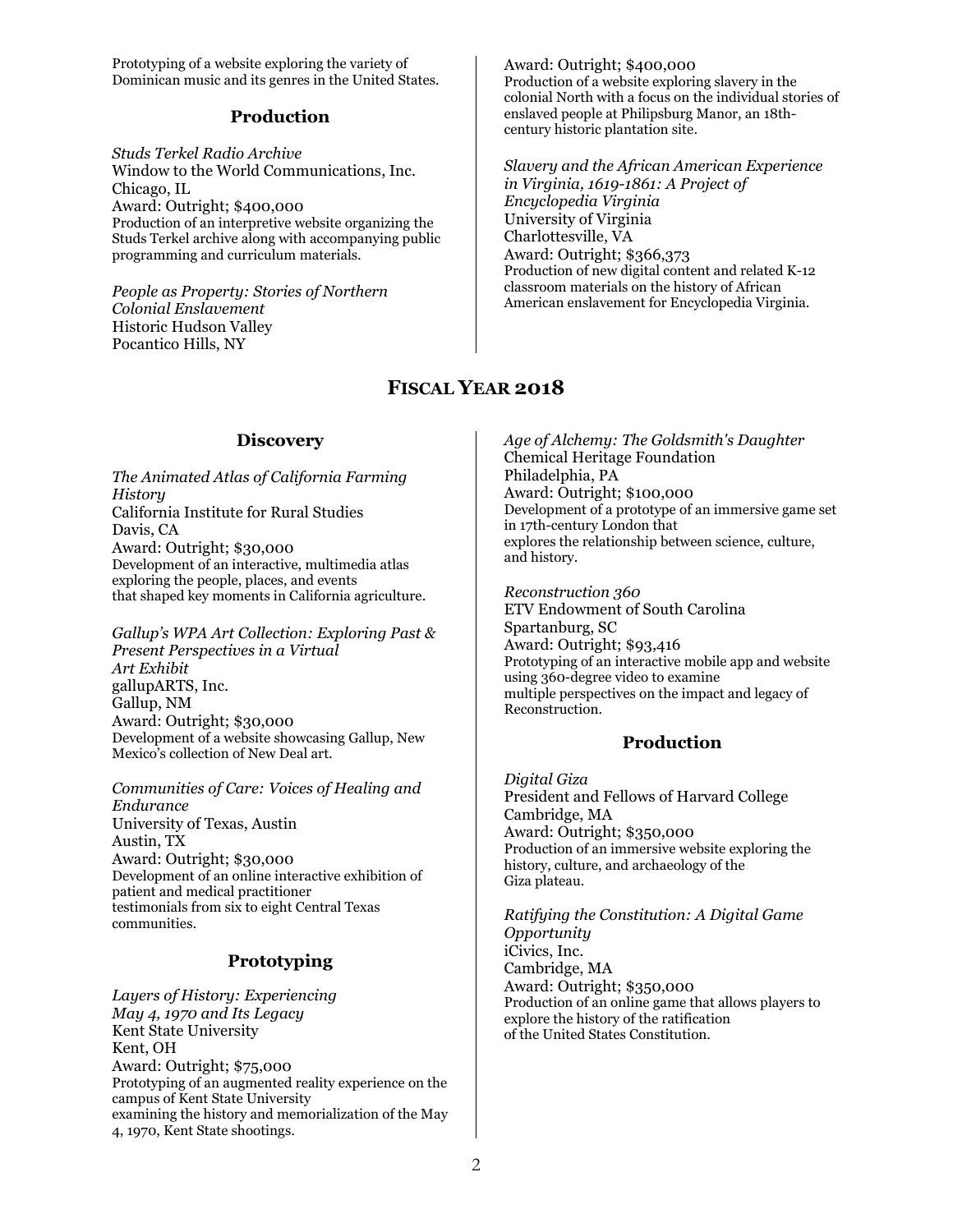#### **Discovery**

*Tokyo's Long Nineteenth Century: A Cultural Atlas of the City, 1787-1923* University of California, Berkeley Berkeley, CA Award: Outright; \$30,000 Development of an online cultural atlas of the city of Edo/Tokyo in the years 1787–1923.

*Courtroom 600: An Educational Virtual Reality Encounter with the History and Legacies of the Nuremberg Trials* University of Connecticut Storrs, CT Award: Outright; \$25,832 Development of a virtual reality experience on the trials of Nazi leadership at Nuremberg, Germany  $(1945-49)$ .

*'This Ain't No Lunch Bucket Town': The Evolution of Urban Identity in Boise, Idaho* Boise State University Boise, ID Award: Outright; \$30,000 Development of an interactive website and signage at ten sites in Boise, Idaho, to examine the impact of deindustrialization on the city.

*The Anatolian Trail: An Indo-European Adventure* University of Kentucky Research Foundation Lexington, KY Award: Outright; \$30,000 Preliminary development of a video game on Proto-Indo-European and ancient Indo-European languages and cultures.

*Cuffee's Trial: A Digital Graphic Novel* Historic Hudson Valley Pocantico Hills, NY Award: Outright; \$30,000 Development of an interactive digital graphic work of non-fiction examining the 1741 New York Conspiracy through the trial of Cuffee, an enslaved man.

*Remembering Lost Places: A Digital History of Urban Renewal* SUNY Research Foundation, Albany Albany, NY Award: Outright; \$30,000 Development of an interactive website examining the history of urban renewal through the historical experience of Albany, New York.

*Towards a Complete History of Art: Building an Interface that Connects Museum Data Internationally*

Fordham University Bronx, NY Award: Outright; \$29,940 Development of a digital search tool connecting museum art object databases.

*All the Appalachian Trails* George Mason University Fairfax, VA Award: Outright; \$29,997 Development of an interactive website tracing the history of the Appalachian Trail and visualizing the significant changes to the trail.

### **Prototyping**

*Resonant: Exploring Cultural Heritage through Game-based Virtual Reality* CyArk Oakland, CA Award: Match; \$100,000 Development of a prototype of a virtual reality game exploring the ancient Native American site Mesa Verde, using existing archival threedimensional scans.

*Back to the City of the Sun* Cahokia Mounds Museum Society Collinsville, IL Award: Outright; \$100,000 Creation of an augmented reality (AR) prototype, website, and educational resources based on the latest research and interpretation of the eleventhcentury Native American settlement.

*Chicago 00: Ferris Wheel* Chicago Historical Society Chicago, IL Award: Outright; \$100,000 Development of a project prototype using augmented reality and virtual reality to explore the history of the 1893 World's Columbian Exposition in Chicago.

*Flight Paths: Mapping Our Changing Neighborhoods* Valparaiso University Valparaiso, IN Award: Outright; \$100,000 Development of a prototype for a multimedia website exploring the social and economic effects of deindustrialization in Gary, Indiana, and the surrounding region.

*Mapping Religious Transformation in Boston's Hidden Sacred Spaces* Brandeis University Waltham, MA Award: Outright; \$100,000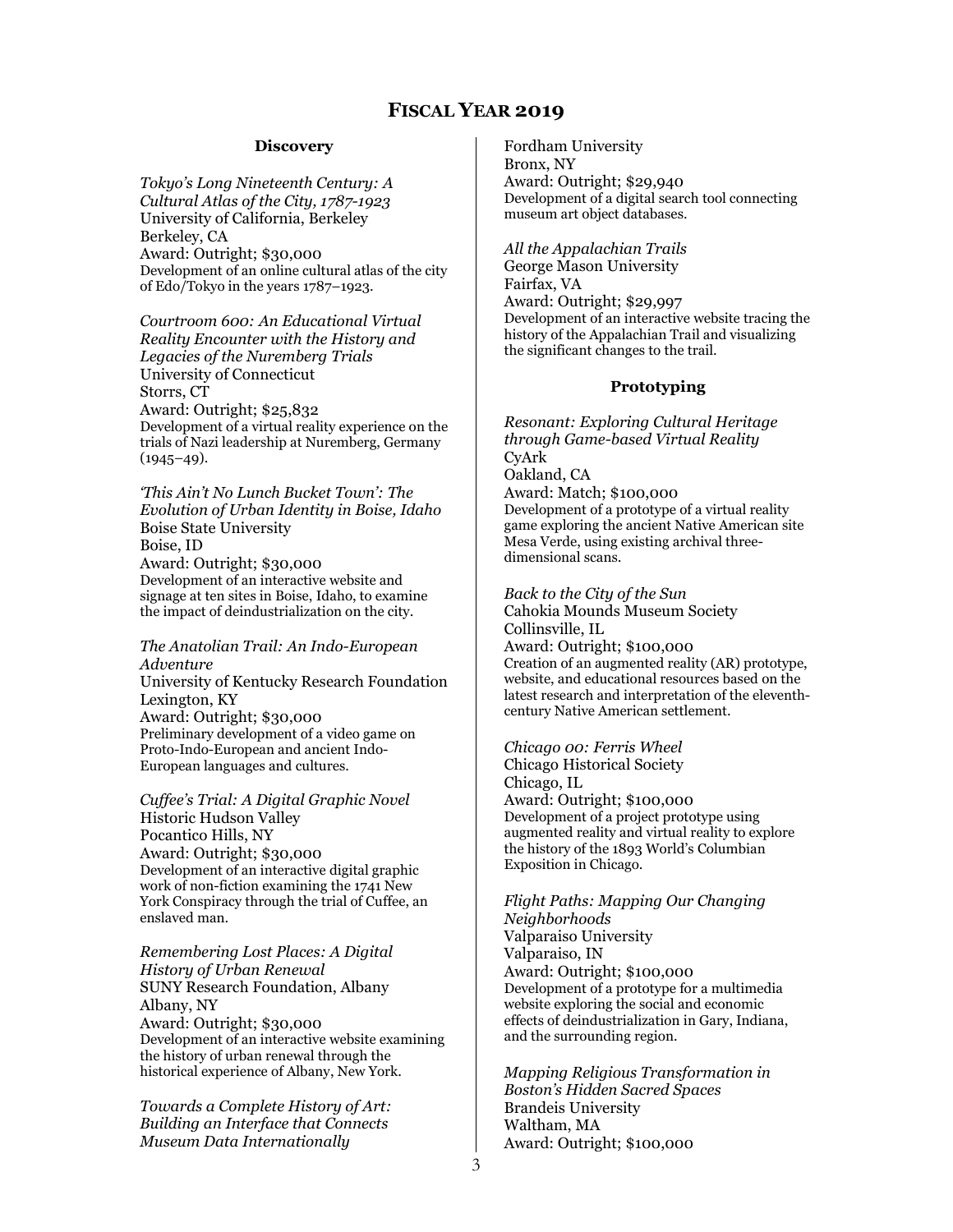A mobile application, a website, and related radio programs that explore religious life in Boston through sacred spaces of public buildings.

*A History of African American Music: Interactive Digital Timeline Prototyping Project* Carnegie Hall Corporation New York, NY Award: Outright; \$100,000 Development of a website prototype and interactive timeline on the history of African American music.

*Walking Through History: An Open Platform for Humanities Scholars and Organizations to Reach the Public Where They Stand* Marshall University Research Corporation Huntington, WV Award: Outright; \$81,398 A prototype of a new user interface and four mobile tours charting the history of West Virginia using the digital platform Clio.

#### **Production**

*San Francisco's Buried History* Exploratorium San Francisco, CA Award: Outright; \$200,000 Production of a mobile-optimized website, a walking tour, and a museum exhibition exploring the history of underground and submerged sites in downtown San Francisco and the Bay.

*Discover Indiana II* Trustees of Indiana University Indianapolis, IN Award: Outright; \$150,000 Expansion of the existing *Discover Indiana* website and mobile application highlighting local history tours and stories across seventeen counties in a statewide initiative.

*The Banjo Project: Stories of America's Instrument* Center for Independent Documentary, Inc. Boston, MA Award: Outright; \$100,000 Production of a website on the history and legacy of banjo music.

*Wireless Philosophy* Squire Family Foundation East Northport, NY Award: Outright; \$250,000 Production of one hundred short animated videos dealing with a variety of topics in philosophy.

*The Virtual Martin Luther King Project: Producing Digital Experiences and Recovering Civil Rights History* North Carolina State University Raleigh, NC

Award: Outright; \$200,000 Production of a permanent and traveling multimedia exhibition and enhancements to a website exploring a little known but historically significant speech by Martin Luther King Jr.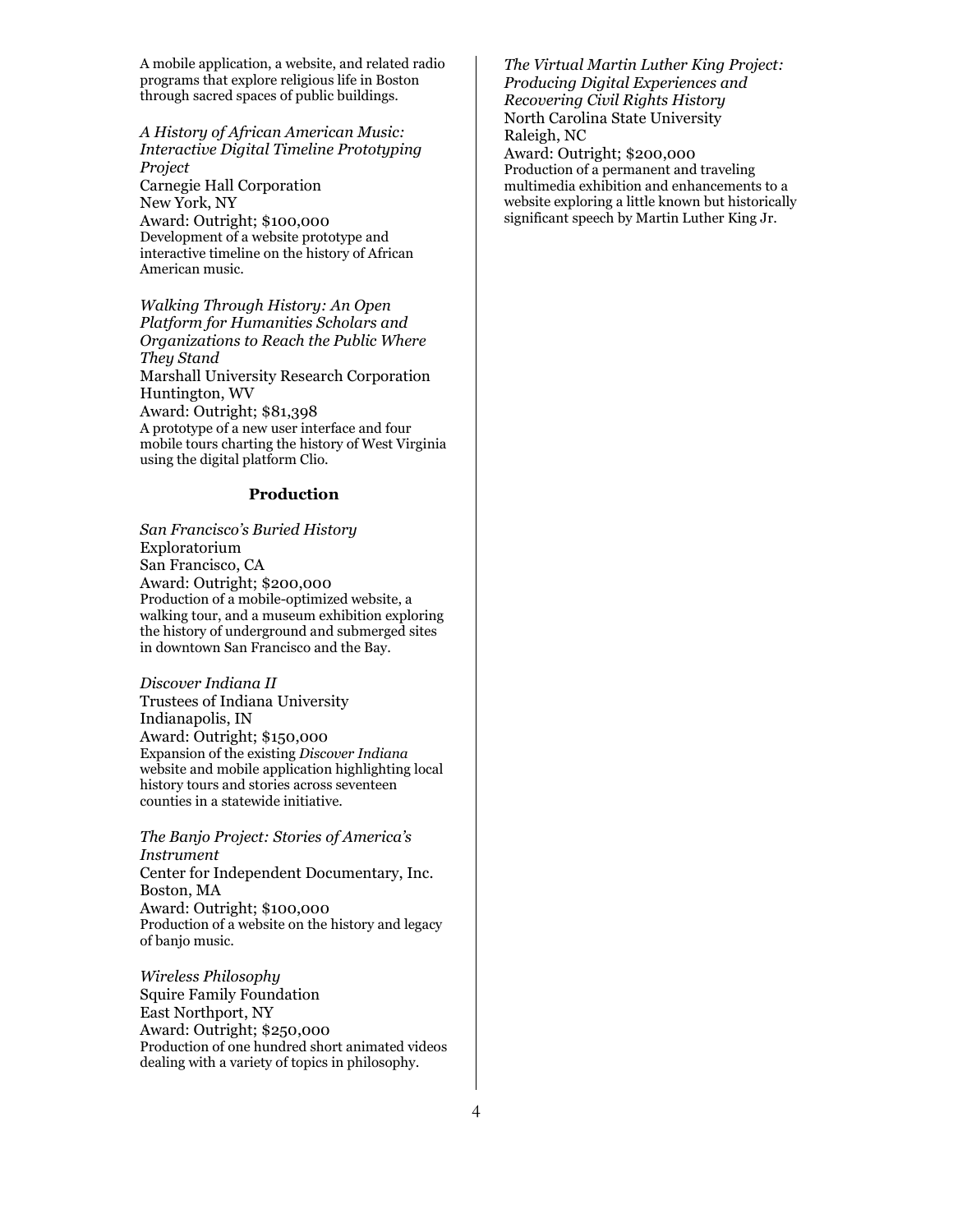#### **Discovery**

*(Re)Membering Mission History* Award: Outright; \$24,997 Santa Clara University Santa Clara CA Development of an augmented reality and virtual reality experience to explore the history of the Santa Clara de Asís mission.

*Exploring the Roots of Freedom: Augmented Reality Tour for Mitchelville South Carolina Gullah-Geechee Heritage Site* Award: Outright; \$30,000 [Florida Atlantic University](https://securegrants.neh.gov/eGMS-Admin/Institutions/ViewInstitution.aspx?InstitutionID=1003948) Boca Raton, FL Development of a multiformat project on the history of Mitchelville, South Carolina, the first Freedman's town in the United States during the Civil War.

*Louisiana's Hidden History of Japanese Internment* Award: Outright; \$29,999 [Louisiana State University](https://securegrants.neh.gov/eGMS-Admin/Institutions/ViewInstitution.aspx?InstitutionID=2009) Baton Rouge, LA The discovery phase of a curated digital archive of materials relating to Japanese internment in Louisiana during World War II.

### **Prototyping**

*The Gallup New Deal Art Website: Exploring Past & Present Perspectives in a Multi-dimensional Virtual Art Showcase* Award: Outright; \$100,000 [gallupARTS, Inc.](https://securegrants.neh.gov/eGMS-Admin/Institutions/ViewInstitution.aspx?InstitutionID=1014897) Gallup, NM Prototyping of a new interactive website on the New Deal art collection of Gallup, New Mexico.

*Cuffee's Trial: A Digital Graphic History* Award: Outright; \$100,000 [Historic Hudson Valley](https://securegrants.neh.gov/eGMS-Admin/Institutions/ViewInstitution.aspx?InstitutionID=701244) Tarrytown, NY Prototyping of an interactive digital history on the New York Conspiracy trials (1741), in which both enslaved people and poor white New Yorkers stood accused of plotting to burn the city and murder its white inhabitants.

*A Strong Fire: An Oneida Language and Culture App for Children and Families*  Award: Outright; \$99,222 [St. John Fisher College](https://securegrants.neh.gov/eGMS-Admin/Institutions/ViewInstitution.aspx?InstitutionID=2821) Rochester, NY

Prototyping of an online interactive game using Oneida folklore to explore Oneida language, culture, and, philosophy.

#### **Production**

*Housing the Human and the Sacred: Fay Jones and Mid-Century Modern in the Ozarks* Award: Outright; \$250,000 University of Arkansas Fayetteville, AR Production of an interactive website and kiosk display about twentieth-century American architect Fay Jones (1921–2004).

*Back to the City of the Sun A/R Experience* Award: Outright; \$250,000 [Cahokia Mounds Museum Society](https://securegrants.neh.gov/eGMS-Admin/Institutions/ViewInstitution.aspx?InstitutionID=1006564) Collinsville, IL Production of an augmented reality app for the Cahokia Mounds historic site and a complementary website.

*Reconstruction 360*  Award: Outright; \$296,257 [ETV Endowment of South Carolina, Inc.](https://securegrants.neh.gov/eGMS-Admin/Institutions/ViewInstitution.aspx?InstitutionID=702746) Spartanburg, SC Production of an immersive website and mobile application exploring the impact and legacy of Reconstruction.

*Hearing the Americas* Award: Outright; \$175,000 [George Mason University](https://securegrants.neh.gov/eGMS-Admin/Institutions/ViewInstitution.aspx?InstitutionID=3749) Fairfax, VA Production of a website interpreting the early history of recorded popular music from the 1890s to 1925.

*Social Engagement in Layers of History: Instant Creation of Universal Access to Humanities Content* Award: Outright; \$175,000 [Kent State University](https://securegrants.neh.gov/eGMS-Admin/Institutions/ViewInstitution.aspx?InstitutionID=3051) Kent, OH Production of a website and on-site augmented reality tour of the Kent State University campus addressing the shootings on May 4, 1970.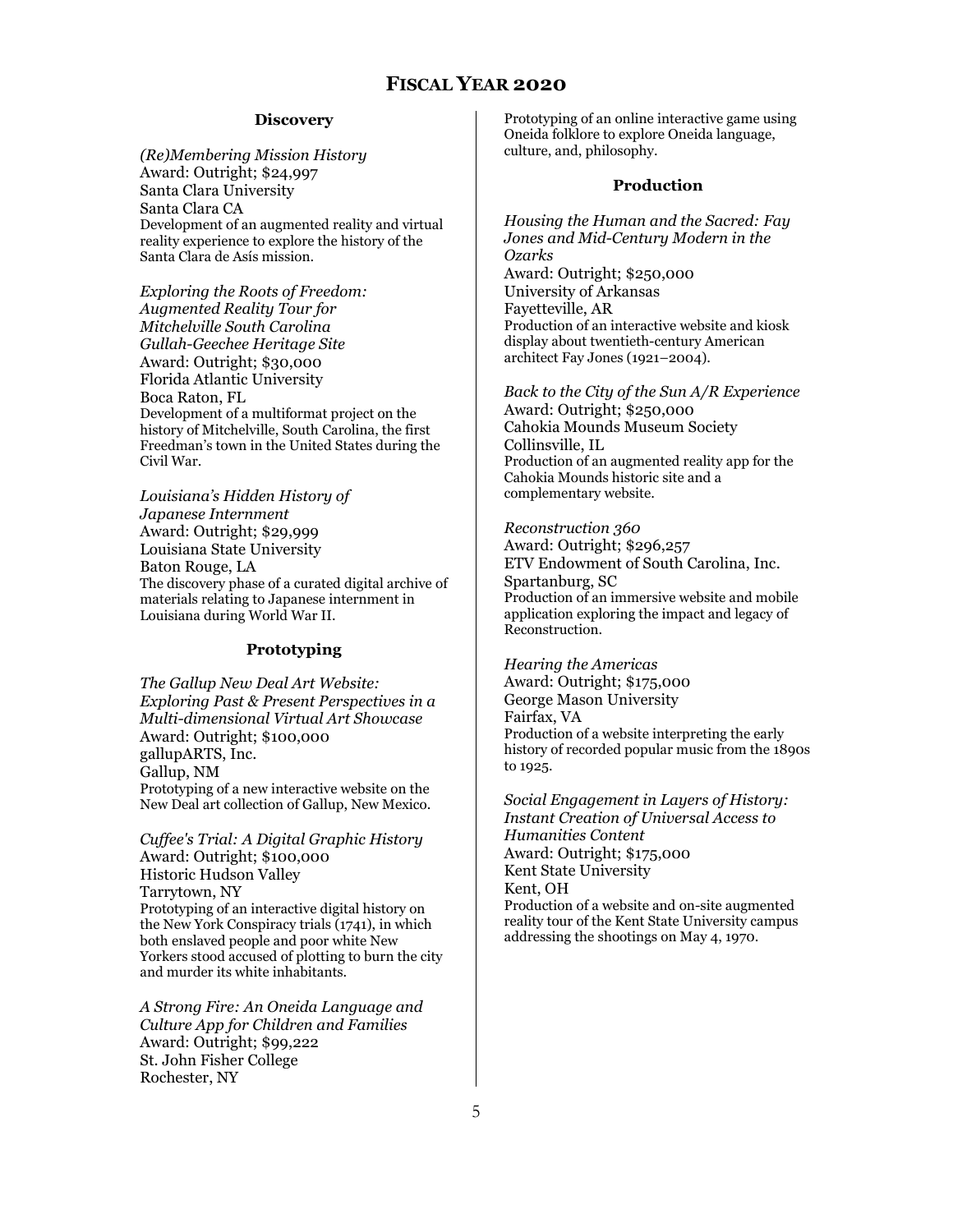#### **Discovery**

*Virtual Aquapolis: An Interactive VR Documentary About New York Harbor* SUNY Research Foundation, College at Old Westbury Old Westbury, NY Award: Outright; \$30,000 The discovery phase of an interactive VR project about the history of New York Harbor and the interrelationship between the harbor's ecosystem and the city above.

### *The Berkeley Folk Music Festival,*

*1958–1970* SUNY Research Foundation, College at Brockport Brockport, NY Award: Outright; \$30,000 Development of a website with interactive essays, podcasts, and a curated archive on the Berkeley Folk Music Festival.

*Remapping the High Desert: Toward a New Look into Time and Space* High Desert Museum Bend, OR Award: Outright; \$30,000 Development of a digital map illuminating the dynamic relationships between the people, wildlife, and landscapes of the High Desert.

*Experiencing Civil War History Through Augmented Reality: Soldiers, Civilians, and the Environment at Pamplin Historical Park* Virginia Polytechnic Institute and State University Blacksburg, VA Award: Outright; \$30,000 Research and development of an augmented reality application that will enhance visitor learning about the lives of African Americans and the Civil War's impact on the environment.

*Lucy Terry Prince: A Window into African American Life in Early Rural New England* Pocumtuck Valley Memorial Association Deerfield, MA Award: Outright; \$30,000 Development of a website addressing the experience of African Americans in Revolutionary-era New England.

*Recovering the Histories of Communities Inundated by Snake River Dams* Boise State University Boise, ID Award: Outright; \$29,838

Development of a digital history project to explore communities inundated by the building of the Snake River dams during the twentieth century.

*A New Digital Game Engaging K-6 Students with American History through American Art* Thomas Cole Historic House Catskill, NY Award: Outright; \$30,000 Development of a 3D digital game based on paintings by Thomas Cole (1801–48) exploring early American history.

*Exploring the Cajun Roots: Augmented Reality Tour of Acadia History* University of Louisiana, Lafayette Lafayette, LA Award: Outright; \$29,961 Research and development to create a prototype for an AR tour and 360-degree panoramic website of nineteenth-century Vermilionville, Lafayette, Louisiana.

*Building "Jane Austen's Desk": A Digital and Public Humanities Webspace* Jane Austen Summer Program, Inc. Chapel Hill, NC Award: Outright; \$30,000 Development of an interactive website to put Jane Austen's life and works in historical context.

*Shifting Landscapes: Labor and Mobility in New Orleans* Woman's Exchange New Orleans, LA Award: Outright; \$29,980 Research and development of a panoramic 360° tour of the French Quarter's Gallier House to relate the histories of African Americans who lived there.

#### **Prototyping**

*River of Time: A Game for Community Engagement* Grand Rapids Public Museum Grand Rapids, MI Award: Outright; \$100,000 Prototyping of a web-based, mobile game that explores the history of the Grand River.

*VR Hoover Dam: A Virtual Reality Game Exploring the History and Construction of an American Icon* University of Massachusetts, Dartmouth North Dartmouth, MA Award: Outright; \$99,957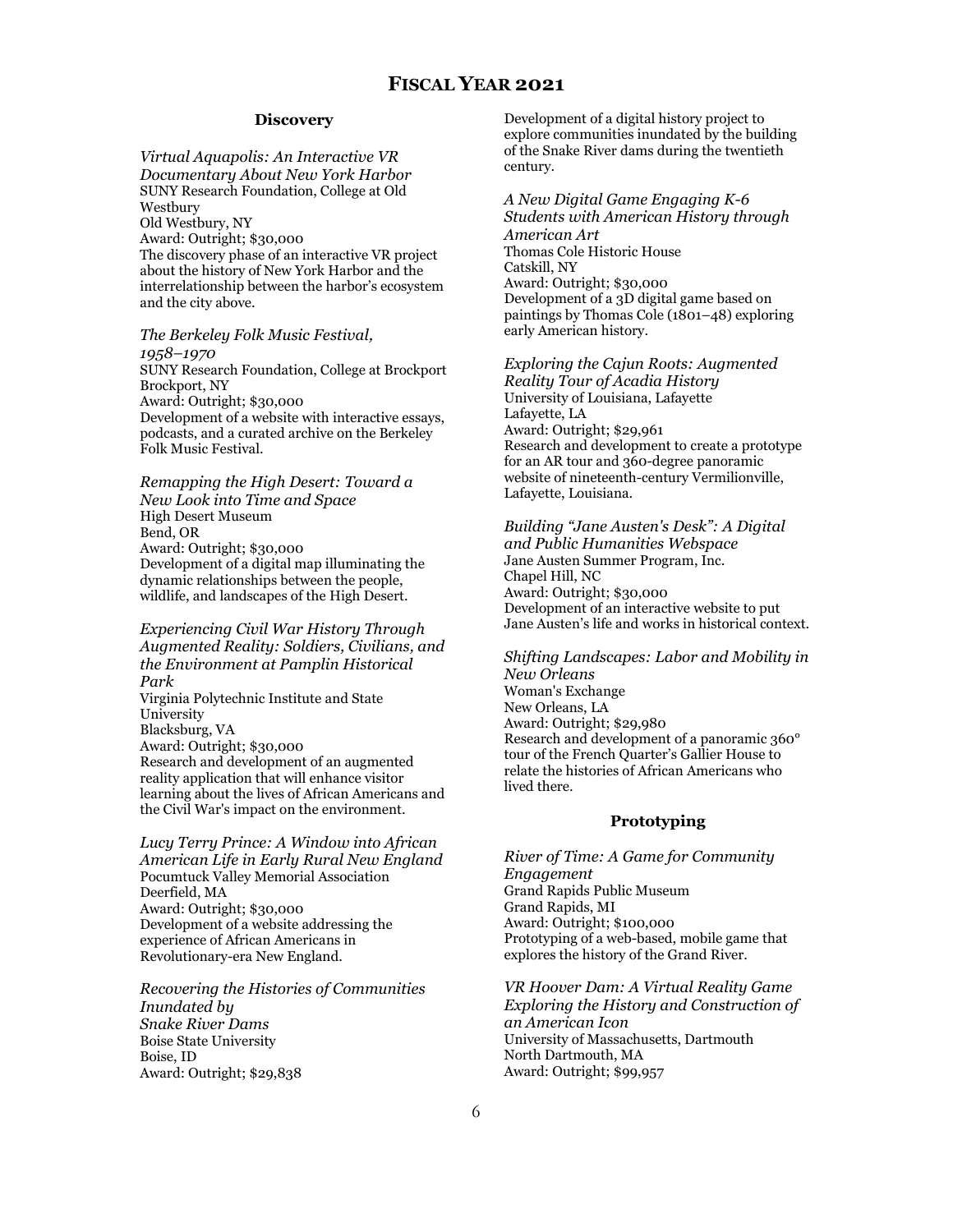Development and prototyping of an educational virtual reality experience chronicling the Hoover Dam's construction.

*The SYRIOS Project: Studying Urban Relationships and Identity over Ancient Syria* University of Houston System Houston, TX Award: Outright; \$98,095 Prototyping of an interactive online exhibition exploring the history of ancient Syria through coin distribution.

*Picturing Urban Renewal* SUNY Research Foundation, Albany Albany, NY Award: Outright; \$60,000 Prototyping of an interactive website exploring the history and legacy of urban renewal in four New York places.

### **Production**

*Timeline of African American Music: Production* Carnegie Hall Corporation New York, NY Award: Outright; \$400,000 Production of a website and interactive timeline on the history of African American music.

*The WWI Memorial Virtual* 

*Explorer App* U.S. Foundation for the Commemoration of the World Wars Washington, DC Award: Outright; \$300,000 Production of a smartphone app and online portal that complements the National World War I Memorial.

*Boston's Hidden Sacred Spaces* Center for Independent Documentary, Inc. Boston, MA Award: Outright; \$300,000 Production of a digital media project exploring non-traditional places of religious worship in the Boston area.